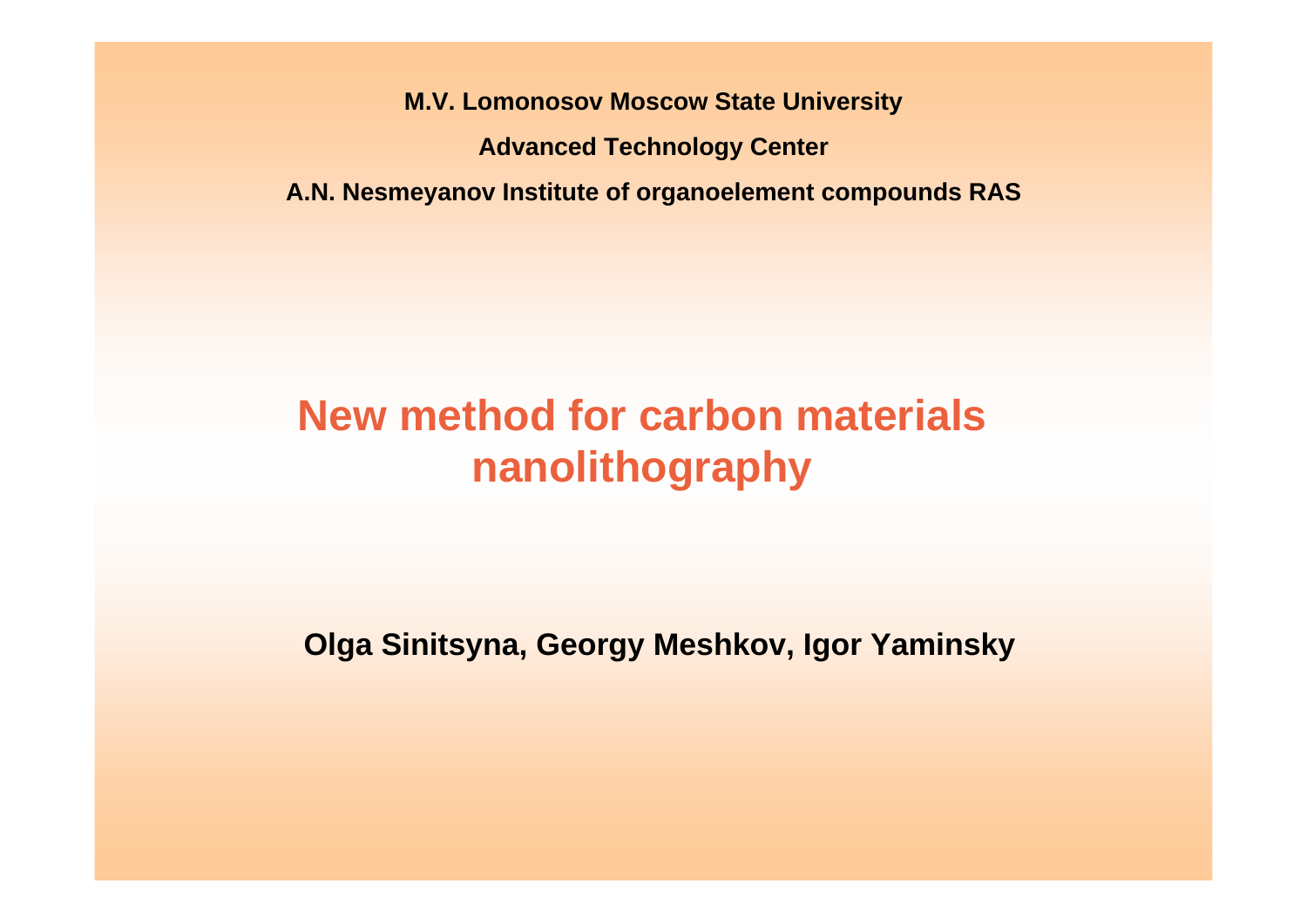**For the first time monolayer graphite (graphene) was isolated in 2004** [K.S. Novoselov et al. Science, 306, 2004,666].

#### **The Nobel Prize in Physics 2010 - Andre Geim, Konstantin Novoselov**

It has unique properties:

breaking strength – 130 GPa [Ch. Lee et al. Science, 321, 2008, 385]

room temperature mobility - 250 000 cm 2/Vs [M.Orlita et al. PRL,

101, 2008, 267601]

**Graphene and graphite films made of several atomic layers are considered perspective for nanoelectronic devices and high sensitive sensor systems development**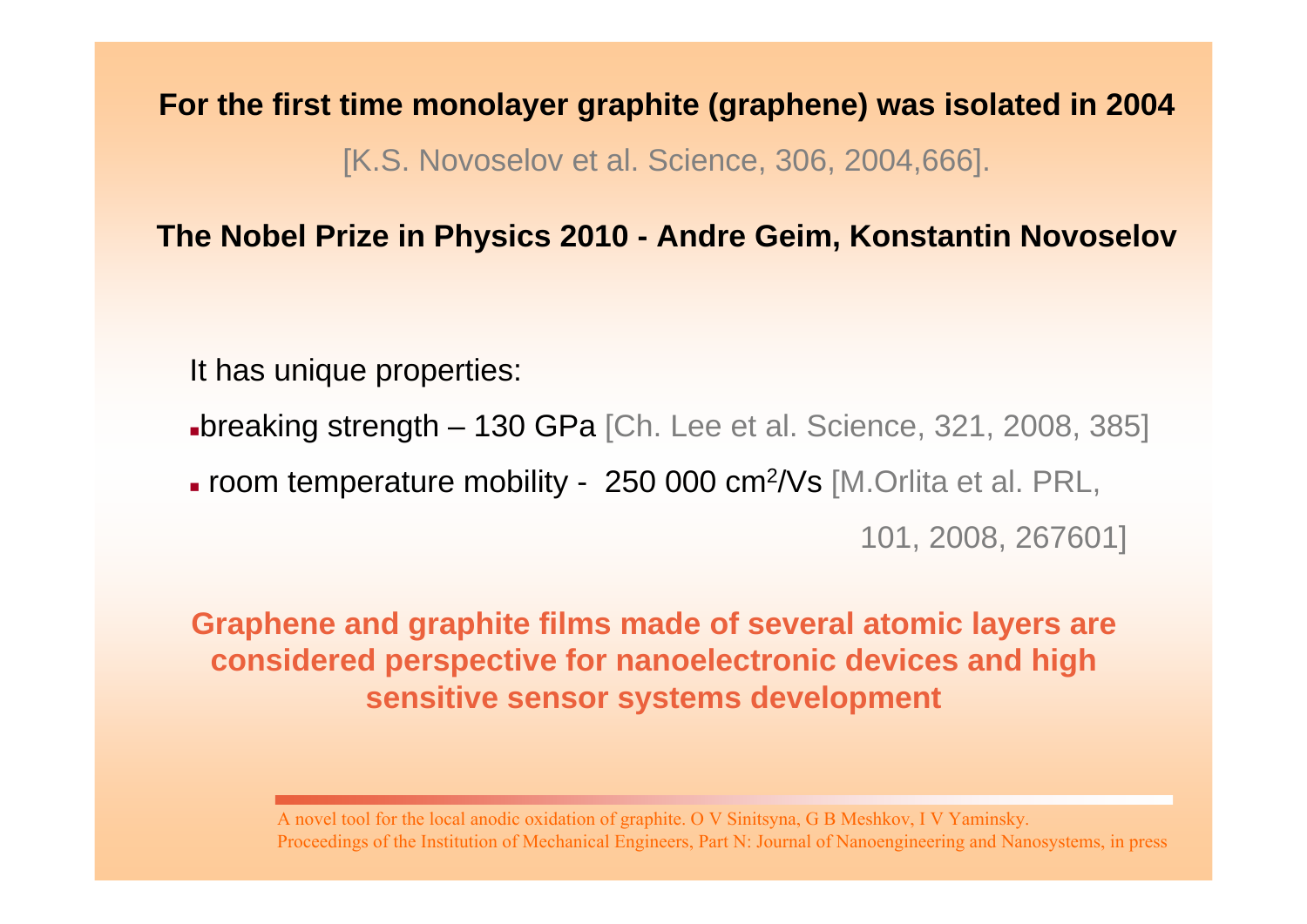

Multifunctional scanning probe microscope FemtoScan **Local Anodic Oxidation (LAO) Anode:** sample surface **Cathode:** probe **Electrolyte:** water adsorbed on the probe and sample surfaces

Model sample is Highly Oriented Pyrolytic Graphite (HOPG)

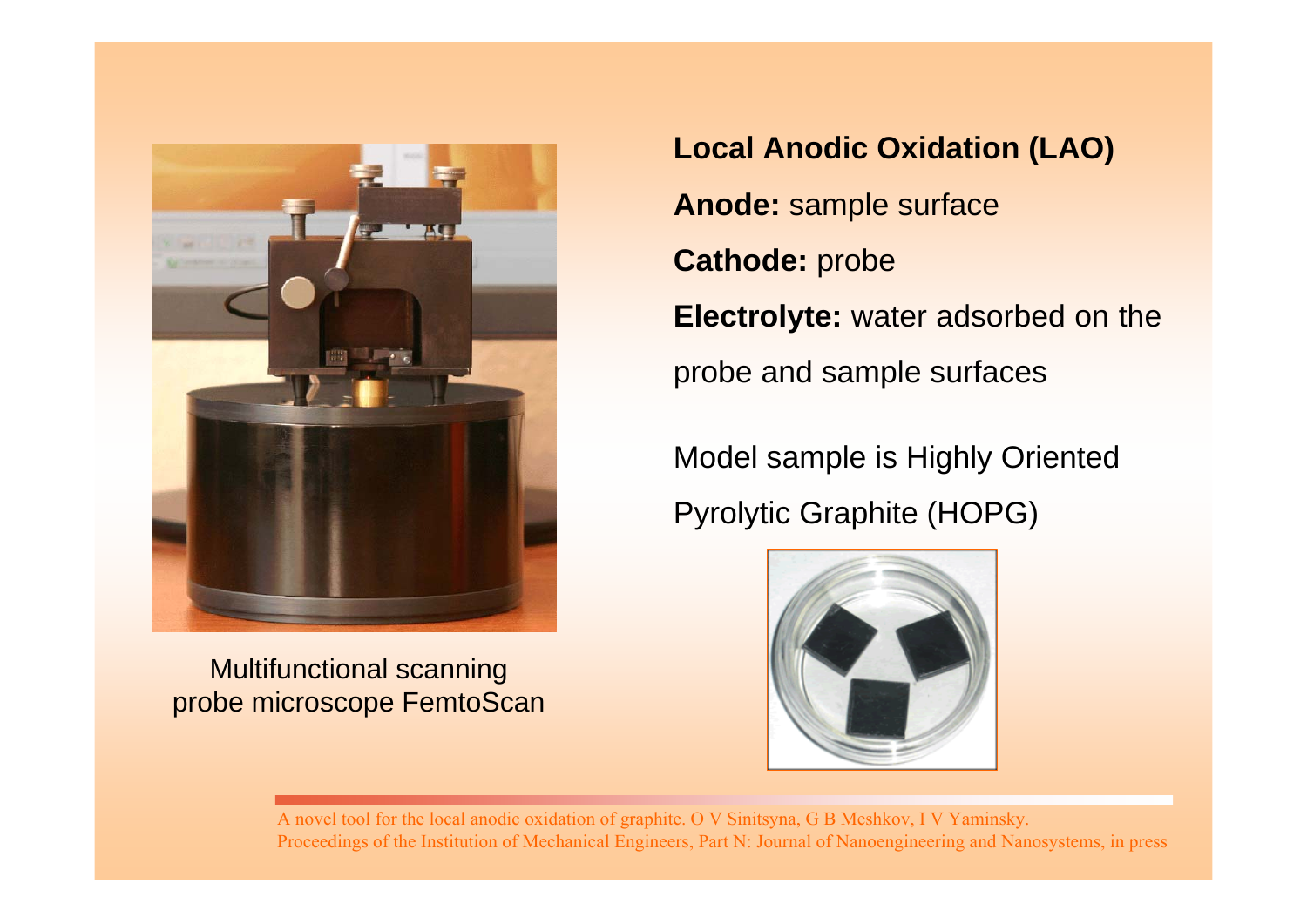# **Graphite Carbon oxides (CO, CO2)**





arXiv:0806.1662v1 [cond-mat.mes-hall]

Humidity 24%, Pt/Ir probe Ut = 8.5 B, It = 300  $\text{mA}$ ,  $\text{v} = 1.5 \text{ MKm/c}$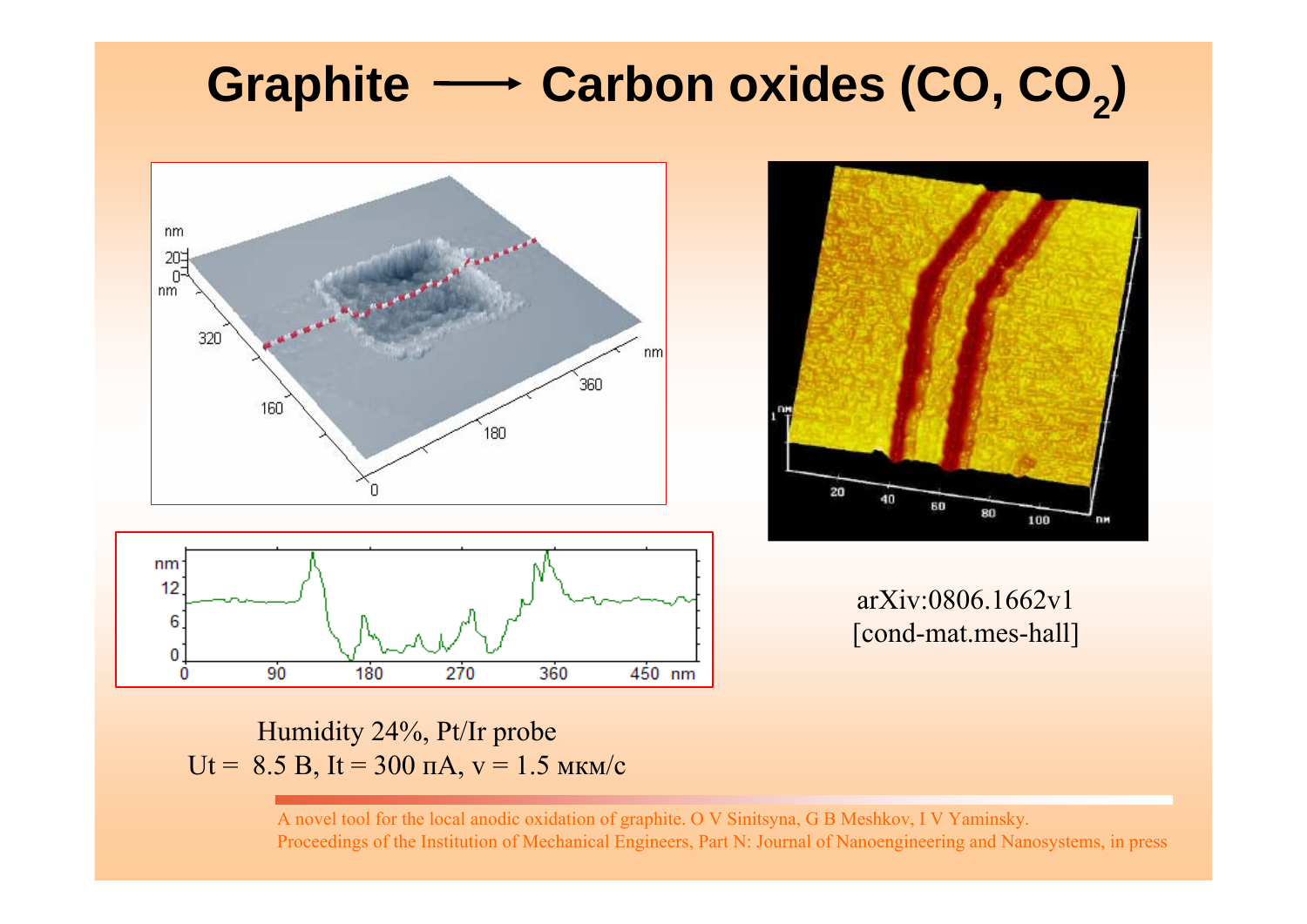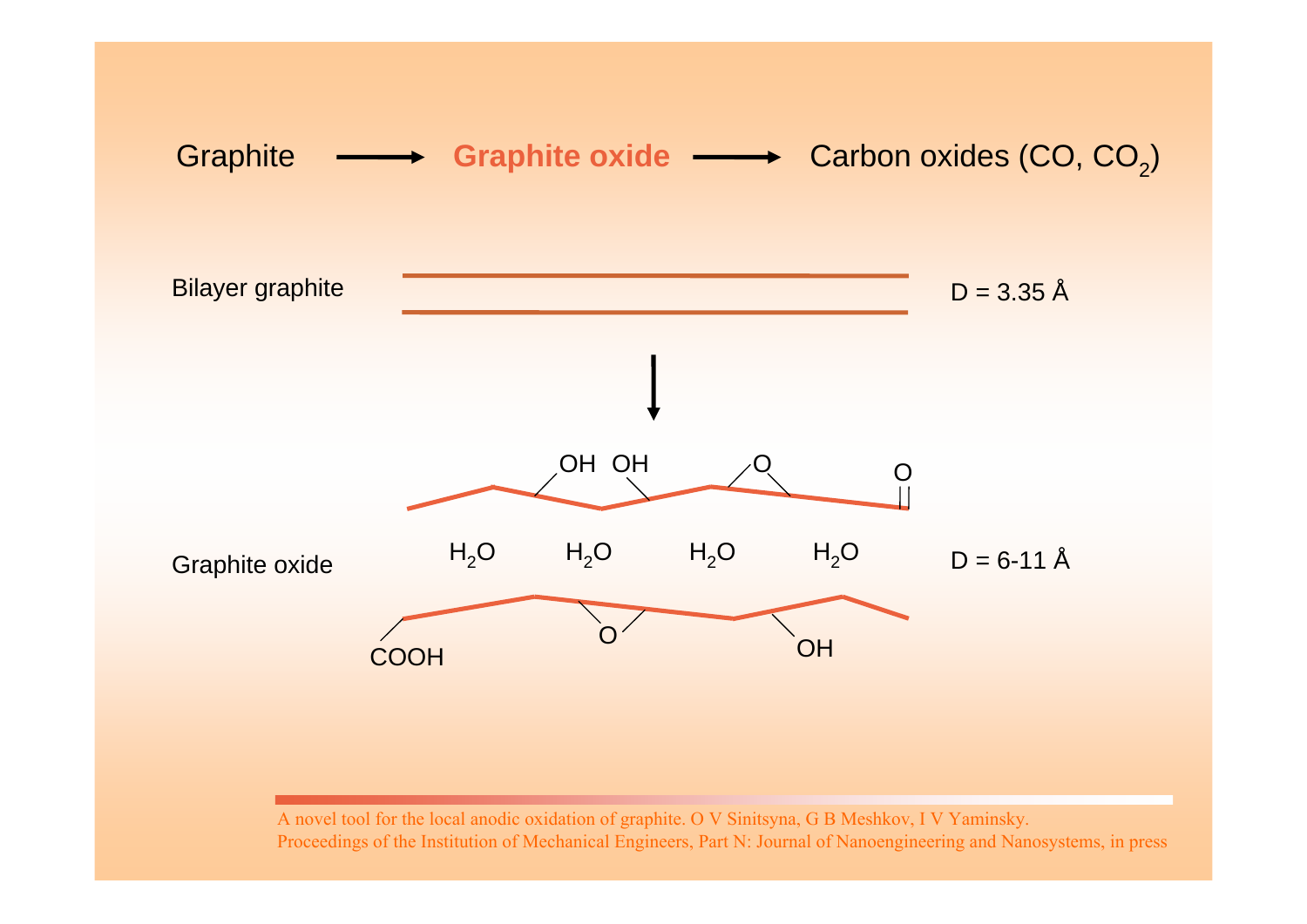## **Graphite Graphite oxide**



The height and length of the lines decreases at lowvoltage magnitude



A novel tool for the local anodic oxidation of graphite. O V Sinitsyna, G B Meshkov, I V Yaminsky.

Proceedings of the Institution of Mechanical Engineers, Part N: Journal of Nanoengineering and Nanosystems, in press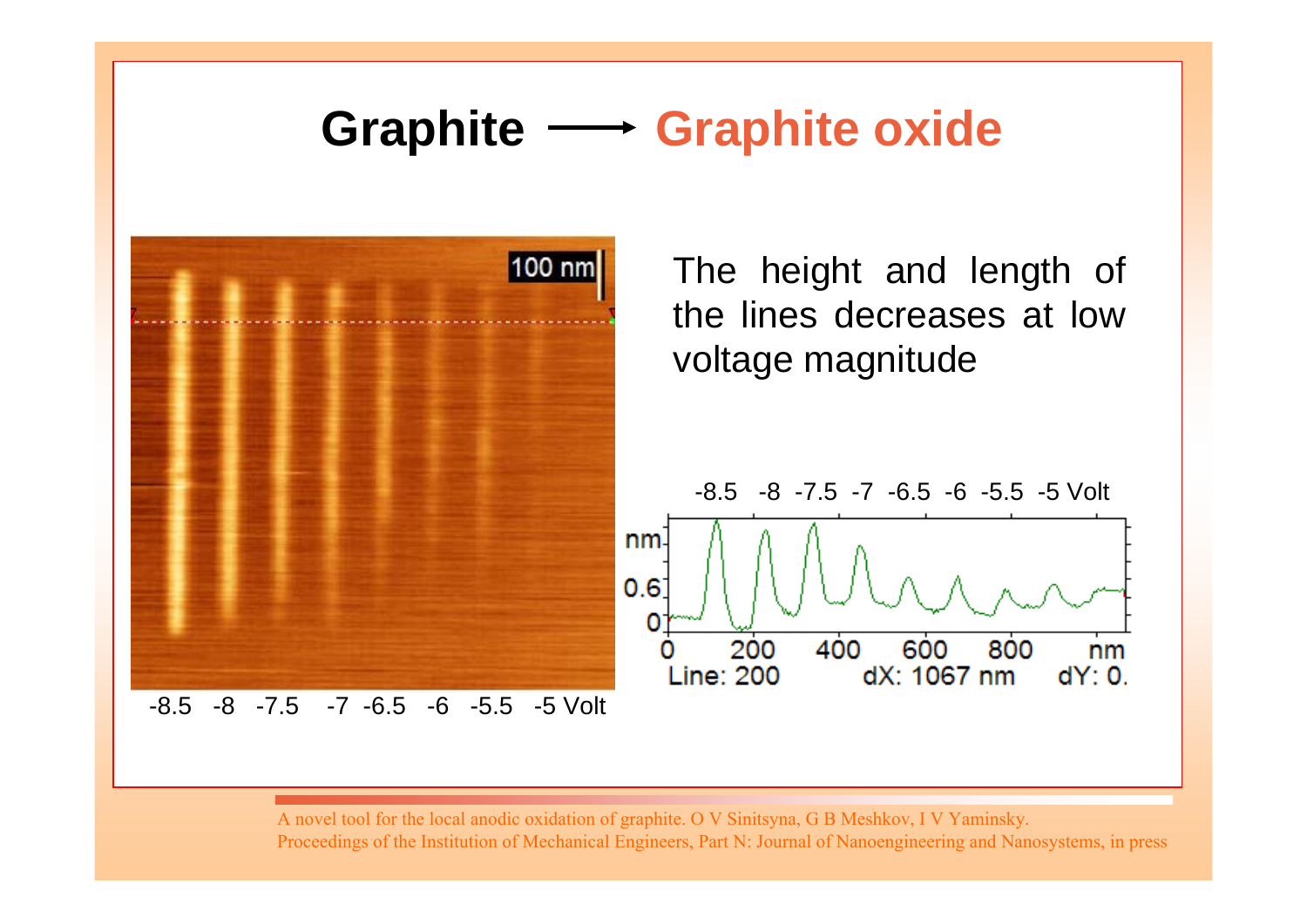

#### The electrical resistivity of contacts: probe-graphite ~ 1 MOhm probe-graphite oxide > 10 MOhm

The electrical resistivity of bulk graphite oxide: 10 3-10 <sup>7</sup> Ohm-cm [Chung DDL. Journal of Materials Science, 2002, 37, 1475]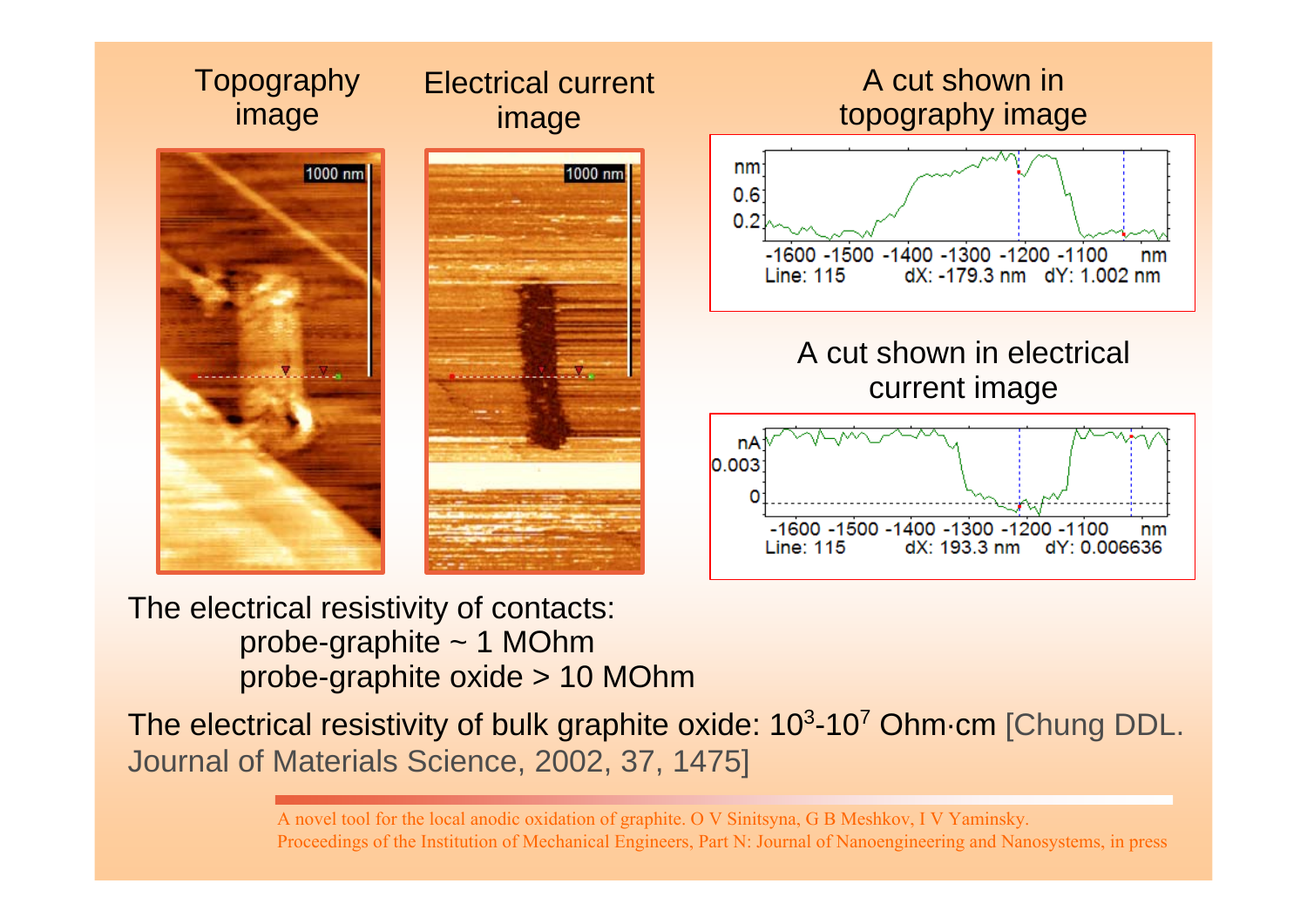

### Minimal diameter of line  $\sim 10$  nm

Probe lithography allows us to fabricate structures with any degree of complexity